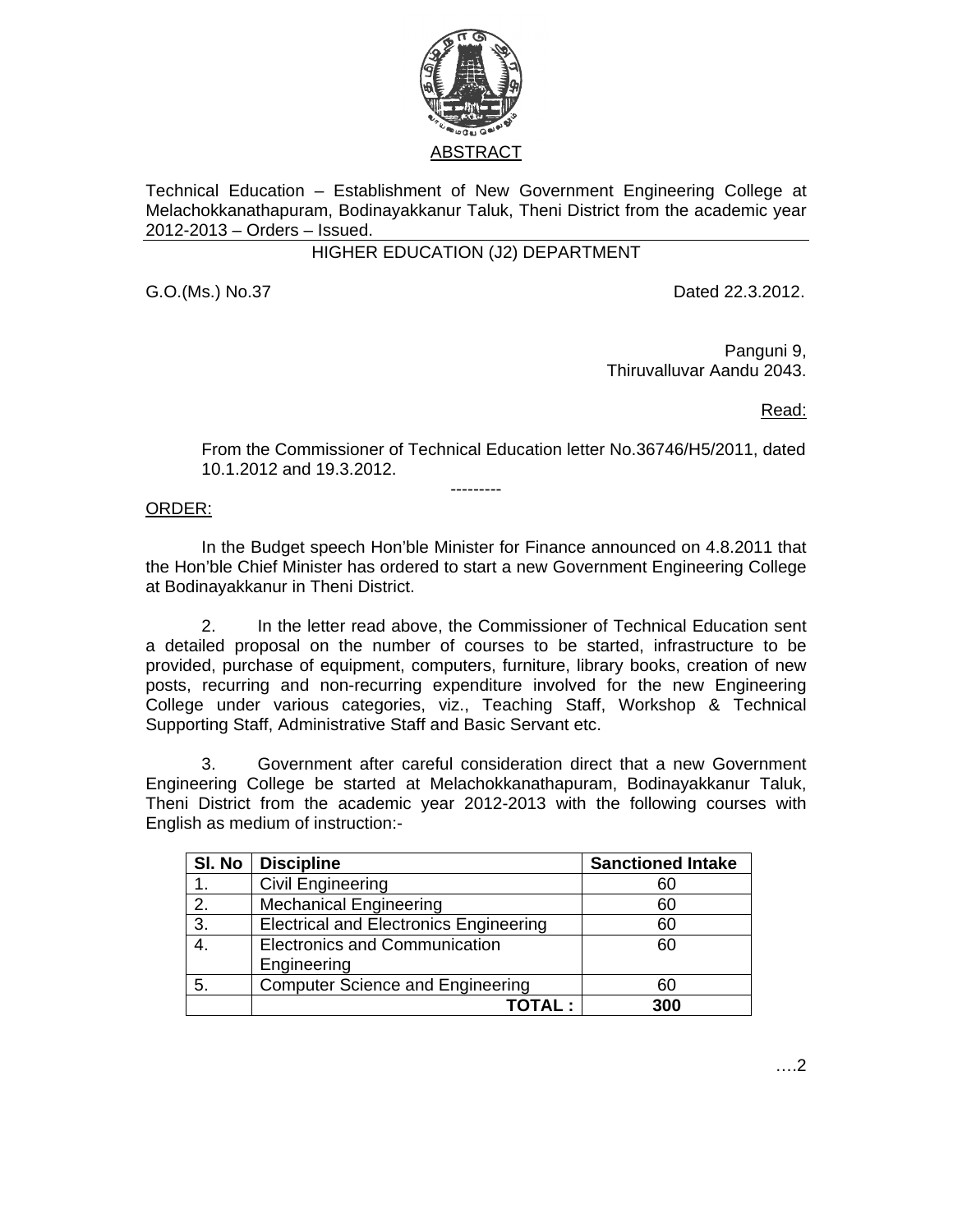- 4. Government also accord,
- (i) administrative sanction for creation of staff, construction of building and purchase of equipment, computer, furniture, library books etc. at a total outlay of Rs.9363.94 lakh (Rupees ninety three crore, sixty three lakh and ninety four thousand only) as detailed below:-

| SI.<br><b>No</b>                                         | <b>Description</b>                   | <b>Details of Expenditure</b><br>[Rs. In Lakhs] |         |              |         | <b>TOTAL</b><br><b>EXPENDITURE</b> |  |  |  |
|----------------------------------------------------------|--------------------------------------|-------------------------------------------------|---------|--------------|---------|------------------------------------|--|--|--|
|                                                          |                                      | 2012-13                                         | 2013-14 | 2014-15      | 2015-16 | [Rs. In Lakhs]                     |  |  |  |
| <b>RECURRING EXPENDITURE:</b>                            |                                      |                                                 |         |              |         |                                    |  |  |  |
|                                                          | <b>Salary for Faculty</b><br>& Staff | 448.55                                          | 752.31  | 980.29       | 1173.81 | 3354.96                            |  |  |  |
| <b>NON-RECURRING EXPENDITURE:</b>                        |                                      |                                                 |         |              |         |                                    |  |  |  |
| <b>EQUIPMENT, COMPUTERS, FURNITURE AND LIBRARY BOOKS</b> |                                      |                                                 |         |              |         |                                    |  |  |  |
| $\overline{2}$                                           | Equipment                            | 15.00                                           | 120.00  | 135.00       | 15.00   | 285.00                             |  |  |  |
| 3                                                        | Computers                            | 30.00                                           | 80.00   | 30.00        | 10.00   | 150.00                             |  |  |  |
| 4                                                        | Furniture                            | 15.00                                           | 35.00   | 35.00        | 15.00   | 100.00                             |  |  |  |
| 5                                                        | Library Books &<br>e-Journals        | 14.00                                           | 15.00   | 21.00        | 15.00   | 65.00                              |  |  |  |
| 6                                                        | Construction of<br>buildings         |                                                 |         |              |         | 5408.98                            |  |  |  |
|                                                          | <b>TOTAL</b><br>[Rs.in Lakhs]        | 74.00                                           | 250.00  | 221.00       | 55.00   | 6008.98                            |  |  |  |
|                                                          |                                      |                                                 |         | <b>Total</b> |         | 9363.94                            |  |  |  |

(ii) financial sanction is also accorded to the tune of Rs.2523.53 lakh (Rupees twenty five crore, twenty three lakh and fifty three thousands only) towards expenditure for construction of building (Rs.2000.98 lakh) procurement of equipments (Rs.74.00 lakh) staff salary (Rs.448.55 lakh) during the year 2012-2013.

5. The Government further appoint Dr.S.Palaniswami, Principal, Government Engineering College, Bargur as Special Officer to carry out work related to obtaining All India Council for Technical Education approval.

 6. The sanction orders for construction of building with detailed plan and estimates, creation of staff, purchase of equipment, computers, furniture, library books and staff and recurring and non-recurring expenditure for 2012-2013 will be issued separately based on the proposals from the Commissioner of Technical Education.

 7. The expenditure sanctioned above shall be debited to the following head of account:-

(i) 2203 00 Technical Education 112 Engineering / Technical Colleges and Institutes – I Non Plan-AA Engineering Colleges (DPC 2203 00 112 AA 0004)